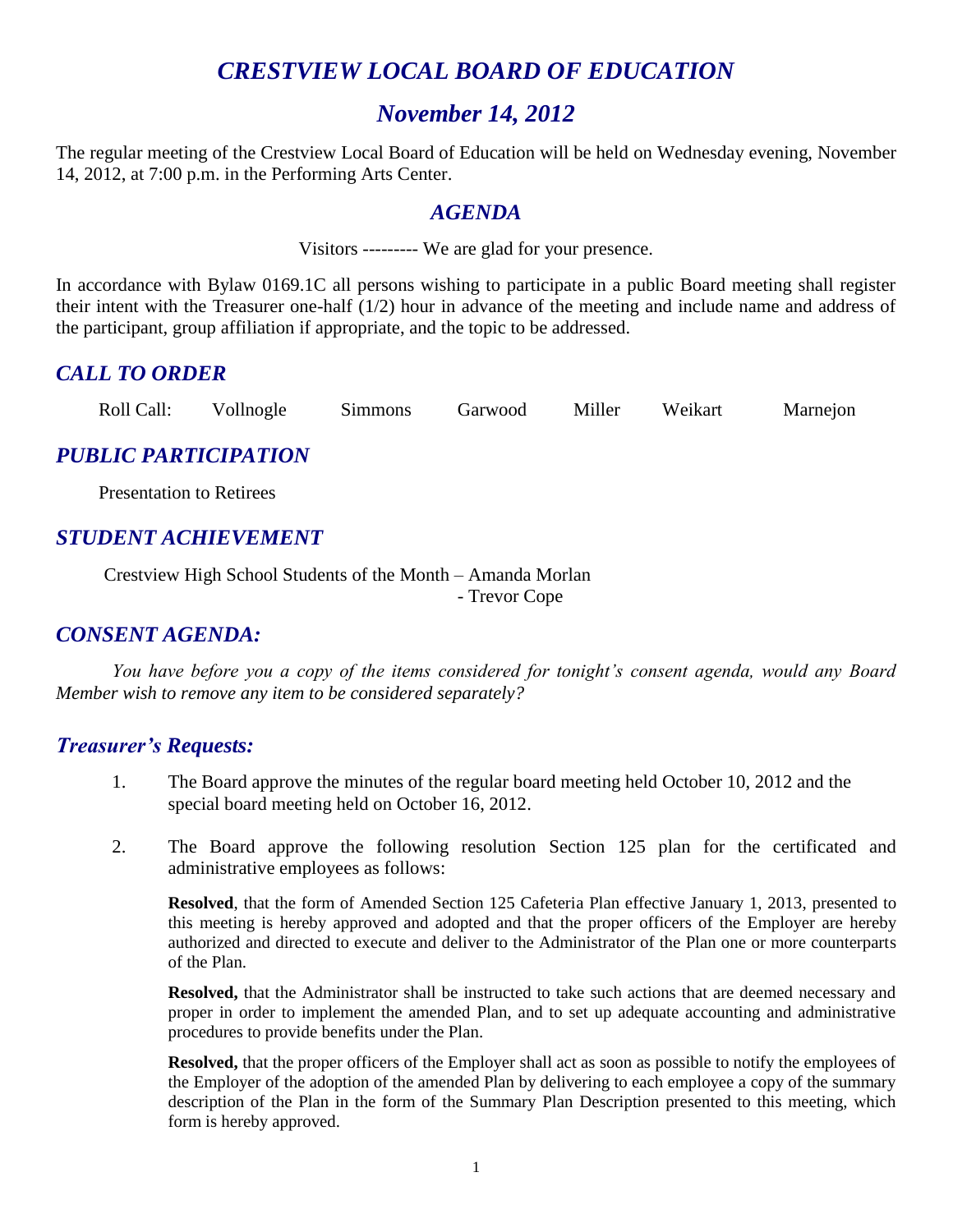## *Superintendent's Requests:*

1. The Board grant supplemental contract to the following certificated personnel for the 2012-13 school year as per salary schedule for the assignment designated; all required reports are on file

Susan Kershner – Community Engagement Coordinator

2. The Board grant tuition reimbursement contracts to the following certificated personnel as per the 2011-13 CEA Negotiated Agreement, in the amount of \$100.00 per semester hour or \$75.00 per quarter hour, for hours satisfactorily completed during the 2011-12 school year:

| <b>Katherine Bennett</b> | 6 Semester Hours |
|--------------------------|------------------|
| Doris Buzzard            | 3 Semester Hours |
| Ann Hall                 | 3 Semester Hours |
| Dawn Moore               | 20 Quarter Hours |
| <b>Allison Lemaster</b>  | 3 Semester Hours |
| Kathryn Vrabel           | 3 Semester Hours |

- 3. The Board approve the 2012-13 Building Parent Advisory Committees as presented for Crestview High School, Middle School, and Elementary School.
- 4. The Board approve the Appropriation Modifications, and amended certificate for FY 2013.

## **END of CONSENT AGENDA**

Recommend: The Board approve the consent agenda as presented:

|          | Moved by _____, second by _____ to approve consent agenda. Vote yes: |                           |  |
|----------|----------------------------------------------------------------------|---------------------------|--|
| Vote no: | Absent <sup>.</sup>                                                  | . Motion carried . Failed |  |

## *Treasurer's Requests/Recommendations not included in Consent Agenda:*

1. Approve financial reports and investments as prepared and presented.

| Moved by ______, second by ______. Vote yes: |                           | Vote no: |  |
|----------------------------------------------|---------------------------|----------|--|
|                                              | . Motion carried . Failed |          |  |

#### 2. Accept Donations from:

- a. Dynamic Structures, Inc. \$ 2000.00 for softball dugouts
- 
- 
- b. The Grundy-Grcevic Family  $$ 110.00$  to CMS Public School Support for Camp Fitch c. The Gregory Laret Family  $$ 110.00$  to CMS Public School Support for Camp Fitch d. Anonymous Six (6) soccer game balls to boys soccer

Moved by \_\_\_\_\_, second by \_\_\_\_\_. Vote yes:  $\_\_\_\_\_\_\_\_\_\_\_\_\_\_\_$  \_\_\_\_\_, \_\_\_\_\_, \_\_\_\_\_. Vote no:  $\_\_\_\_\_\_\$ \_\_\_\_\_, \_\_\_\_\_\_, \_\_\_\_\_\_\_. Absent: \_\_\_\_\_\_, \_\_\_\_\_\_. Motion carried \_\_\_\_\_\_. Failed \_\_\_\_\_.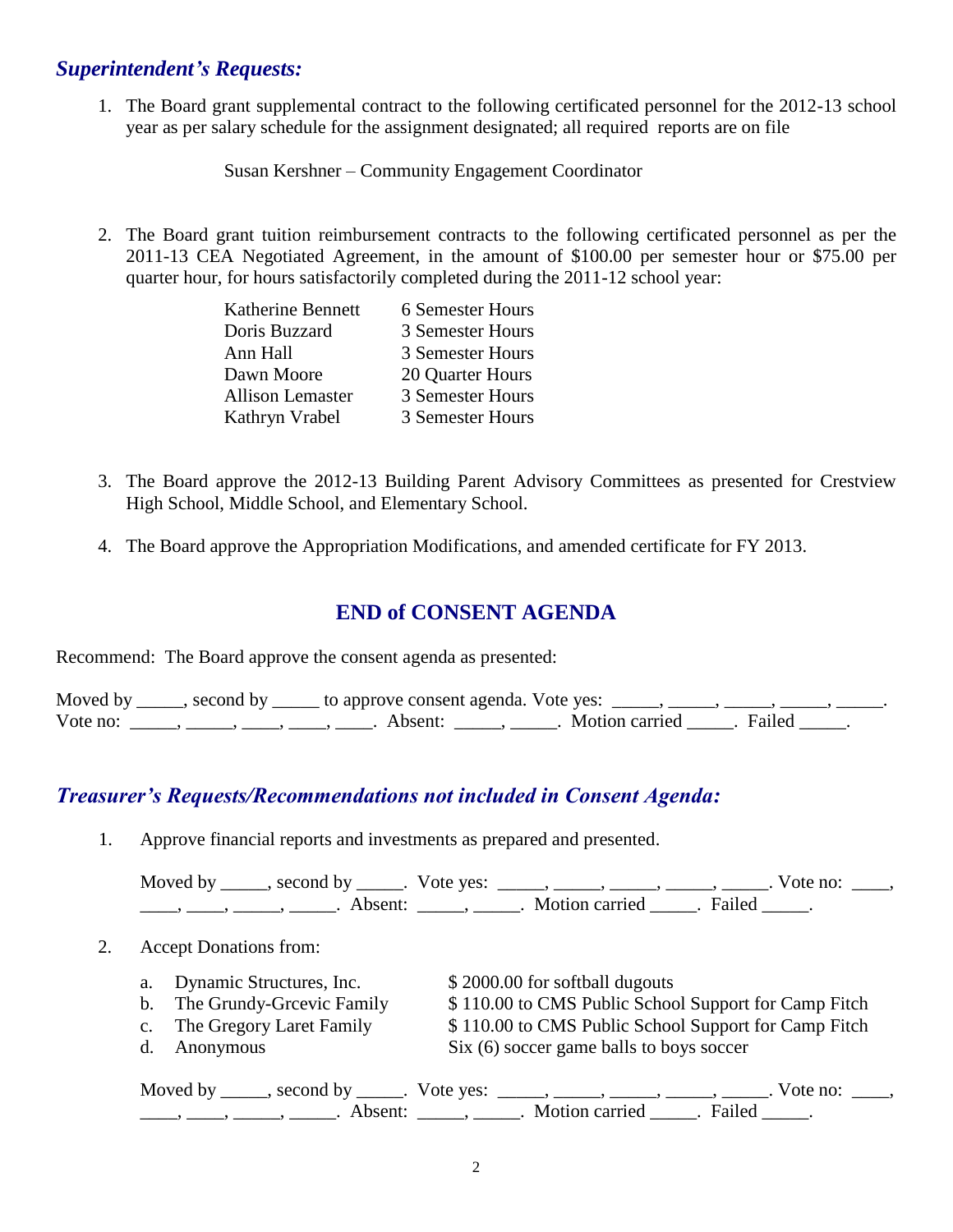## *Race To The Top:* Mr. Miller

## *Board Reports:*

|    | 1. Career Center Report               | Mr. Simmons     |
|----|---------------------------------------|-----------------|
|    | 2. Student Achievement Liaison Report | Dr. Miller      |
|    | 3. Legislative Report                 | Mr. Garwood     |
|    | 4. Student Board Member Report        | Alexis Marnejon |
| 5. | <b>OSBA Delegate Report</b>           | Mr. Garwood     |

## *Board Committee Reports:*

| 1. Buildings & Grounds | Mr. Garwood   |
|------------------------|---------------|
| 2. Athletic Council    | Mr. Simmons   |
| 3. Personnel           | Mr. Vollnogle |
| 4. Finance Audit       | Mr. Simmons   |
| 5. Policy              | Mr. Simmons   |
| 6. Communications      | Mr. Weikart   |
| 7. Insurance           | Mr. Vollnogle |

## *Special Board Presentations:*

## *Administrative Reports:*

|    | <b>Elementary School</b> | Mrs. Dangerfield       |
|----|--------------------------|------------------------|
| 2. | Middle School            | Mr. Richardson         |
| 3. | <b>High School</b>       | Mrs. Dickson           |
| 4. | <b>Special Education</b> | Mr. Hill               |
| 5. | Athletic                 | Karen Sapp/Paul Cusick |
| 6. | Lunchroom                | Mrs. Peddicord         |
| 7. | Technology               | Mr. Miller             |
| 8. | Transportation           | Mr. Floor              |
| 9. | Maintenance              | Mr. Radman             |
|    |                          |                        |

## **Superintendent's Report:** Mr. Dilling

## *Superintendent's Requests/Recommendations not included in Consent Agenda:*

1. Recommend: The Board adopt the following Board Policies/Bylaws which were presented for review at the October 10, 2012 board meeting:

| <b>Policy/Bylaw Number</b> | <b>Description</b>                                   | <b>New/Revised/Replacement</b> |  |
|----------------------------|------------------------------------------------------|--------------------------------|--|
| 0167.2                     | Use of Personal Communication Devices                | <b>New</b>                     |  |
| 1411                       | <b>Whistleblower Protection</b>                      | Revised                        |  |
| 1422                       | Nondiscrimination & Equal Employment Opportunity     | New                            |  |
| 2260                       | Nondiscrimination & Access to Equal Employment Oppt. | Revised                        |  |
| 2340                       | Field & Other District Sponsored Trips               | Revised                        |  |
| 2623                       | Student Assessment & Academic Intervention Services  | Revised                        |  |
| 2623.02                    | Third Grade Reading Guarantee                        | <b>New</b>                     |  |